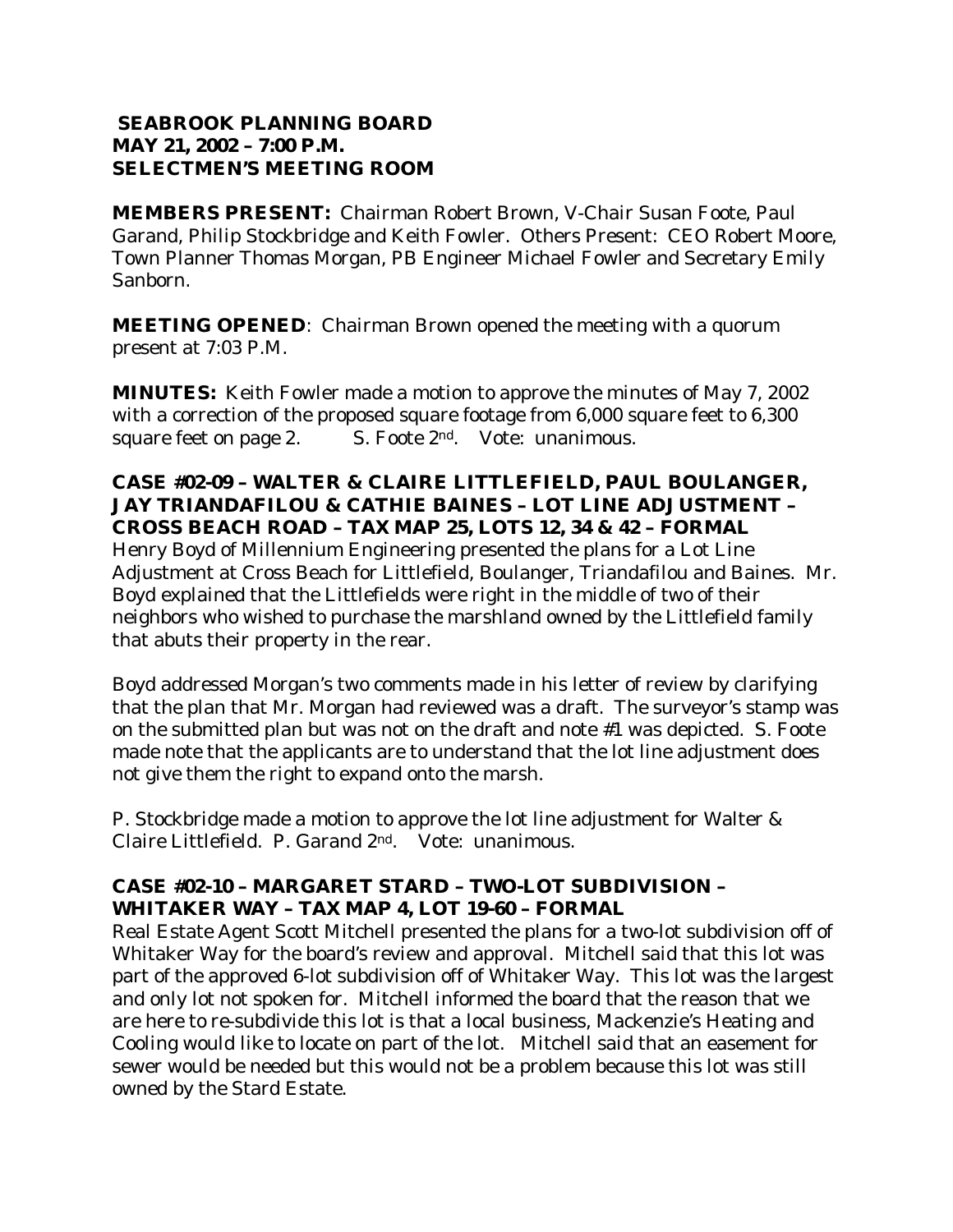## **SEABROOK PLANNING BOARD -2- MAY 21, 2002**

P. Garand asked where the driveway for this lot would be located. Mitchell said that it would be off of Whitaker Way and would have adequate site distance. M. Fowler went over the sewer connections. P. Stockbridge asked Morgan to comment on #1 of his letter of recommendation and comments. Morgan said that this was part of a previous subdivision and that the applicants should be encouraged to present the entire plan in the beginning instead of piece meal. Abutter Carrol Pineo was present. Mitchell gave him a copy of the plan. Mr. Pineo had no comment.

S. Foote made a motion to approve the two-lot subdivision for Margaret Stard. P. Garand 2nd. Vote: unanimous.

### **CASE #02-11 – SEABROOK CIRCLE TRUST & J. NORMAN JUTRAS – LOT LINE ADJUSTMENTS – MAIN STREET & SMITH'S LANE – TAX MAP 10, LOTS 16, 17 & 18 – FORMAL**

Henry Boyd of Millennium Engineering present the plans for a Lot line Adjustment at Main Street & Smith's Lane for the board's review and approval. Mr. Boyd said that in regards to T. Morgan's comments in his letter of review that the authorization from the Eaton's was not necessary because the deed to this property had been acquired and submitted to the board. S. Foote commented on the drainage ditch being a stream or pond. Boyd said that he truly believed that this was a ditch.

T. Morgan asked Boyd if this board had the authority to approve this with part of the lot being in Salisbury and would the registry record this. Boyd said he saw no problem and said that the registry would record the approved plan.

K. Fowler made a motion to approve the lot line adjustment for Jutras with the stipulation that the wording of drainage ditch be changed to stream and the Chairman to sign the revised plan. P. Garand 2nd. Vote: unanimous.

**CASE #02-12 – SEABROOK CIRCLE TRUST & J. NORMAN JUTRAS – SITE PLAN TO EXPAND APPLIANCE WAREHOUSE BUILDING – MAIN STREET & SMITH'S LANE – TAX MAP 10, LOTS 16, 17, & 18 – FORMAL**  Henry Boyd of Millennium Engineering present the site plan to expand Appliance Warehouse Building located at Main Street & Smith's Lane for the board's review and approval. Boyd described his interpretation of the drainage ditch. R. Moore told him that this is a perennial stream not a drainage ditch.

Boyd addressed the comments and recommendations by T. Morgan in his letter of review of the proposed expansion. Boyd said that the plan demonstrates that the plan is in compliance with the requisite ten-foot setback and that a package has been submitted to the wetlands bureau. He said that it takes a lot longer than it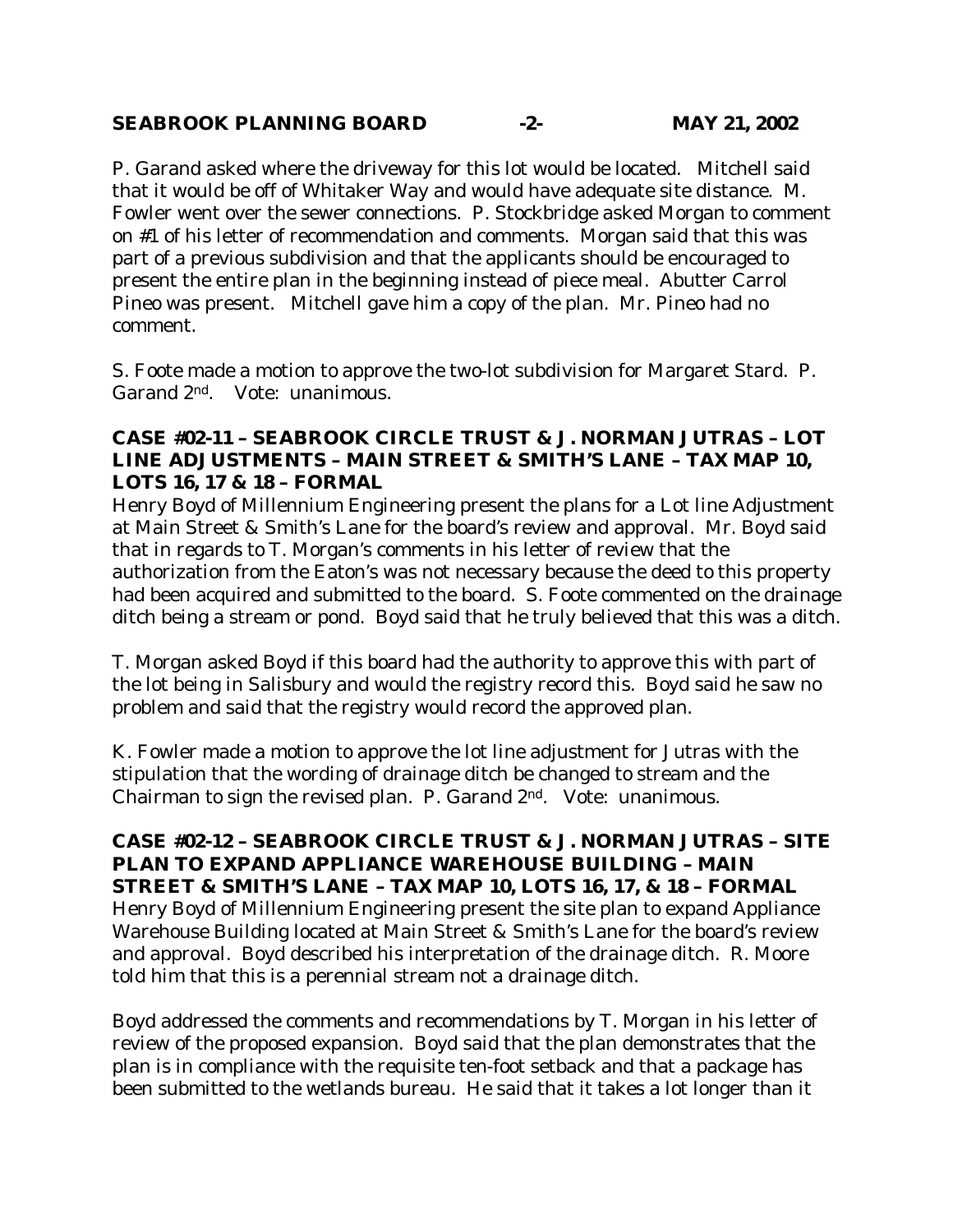### **SEABROOK PLANNING BOARD -3- MAY 21, 2002**

should to receive a wetlands permit. H. Boyd said that a clear span bridge would be built and there would be no wetlands crossing required for this and that they have chose to do a culvert which would be the only wetlands fill that will be needed.

Chris York gave a copy of the lighting specs for review by K. Fowler in the absence of W. Cox. H. Boyd said that they are the same as the lighting specs approved for Tim Johnson's proposed gym on Lafayette Road and it would need a waiver for photometric grid. Also discussed were the hours of operation to be put on plan, concern about present location of dumpster, curbing and sidewalks. H. Boyd explained why the sidewalks had not been depicted on the plan was that it would encourage pedestrian traffic. T. Morgan said that the purpose of a sidewalk was to protect the existing pedestrian traffic and make it safer. Mr. Morgan said that if you tell the NH D.O.T that you want to build a sidewalk they will say yes. Chairman Brown told Mr. Boyd to call the state about the location of sidewalks for this plan.

The board looked at the proposed curbing details on sheet #4 and were informed that the length of the curbing were noted by the **heavy lines.** S. Foote questioned why the second driveway was to remain. Boyd said that the applicant did not want to give up a curb cut because it would be hard to get it back. S. Foote said that from other such situations a stipulation put on its use does not work and that eliminating this driveway would prevent future problems such as trailer trucks going in and out of it. Her recommendation was that it be used for temporary site development and then eliminate it eventually because this rotary is already dangerous enough.

H. Boyd asked to go back to the drainage ditch issue. He said that if this is a stream then we will need a variance from the setback requirements. Mr. Boyd said that the proposed expansion will make a bad situation better because of what we are proposing will be removing pollutants from the storm water runoff. He asked that the board make a recommendation in favor of this plan to the BOA.

S. Foote had questions about the drainage calculations and if this project would over burden the pond. H. Boyd said it will not make it to the pond and will go into a swale. Foote asked if this was designed for all of the site or just for the old area. York told her that it was for the old area but was oversized and would work. He said that he had left room to take in account the new area. Chairman Brown asked about taking out some of the pipe and picking up the drainage elsewhere. H. Boyd said that this was grand fathered. H. Boyd complimented Cris York for doing a good job even better than he did in regards to the definition of the stream.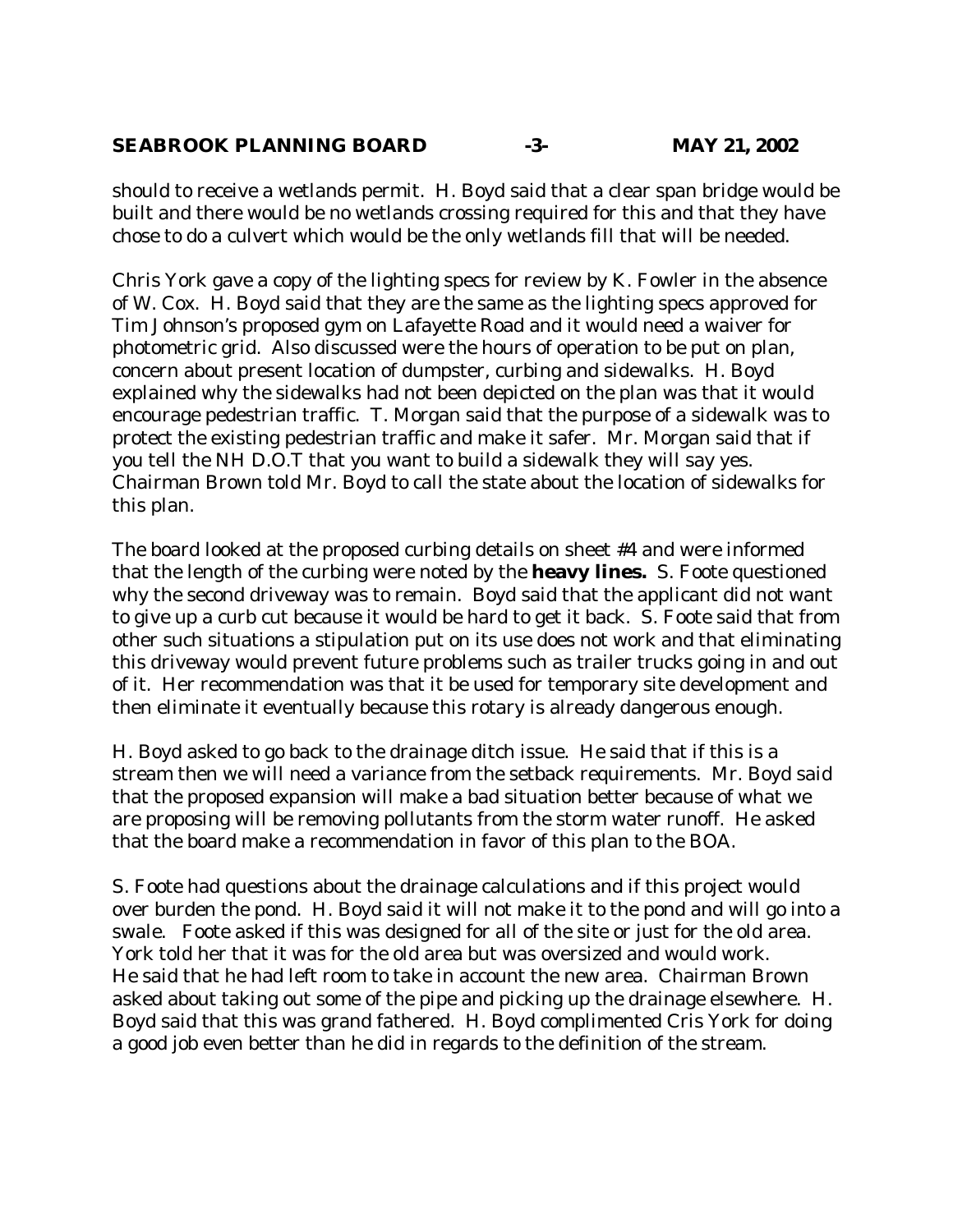#### **SEABROOK PLANNING BOARD -4- MAY 21, 2002**

P. Garand asked about the open space requirement. York said that there was 25.6% open space. T. Morgan said that the addition is not proposed as retail space but if the allowed retail is used it would require 26 additional parking spaces. S. Foote made note of Starkey's comments in his department review. H. Boyd said that they are not adding to the flow but are reducing it more. M. Fowler will submit a bond amount for new plan and noted that the Fire Department review said that the building would have to have a sprinkler system. Chairman Brown polled the board members. S. Foote said that she had received a complaint from one of the abutters about the accumulation of trash. She said that after viewing the site it was like the pot calling the kettle black. R. Moore and P. Garand discussed an enclosure for the dumpster and a maintenance agreement.

Abutters Mr. & Mrs. Michael Mckenna showed up and asked about the drainage and the possible overflow of the pond and the propane tanks out back. H. Boyd said that he did not know who owned the tanks and that he would look into it.

Keith Fowler made a motion to continue the site plan to July 16, 2002 at 7:00 P.M. P. Garand 2nd. Vote: unanimous.

## **CASE #02-13 – JOHN D. KING – TWO-LOT SUBDIVISION – 13 WHITTIER DRIVE – TAX MAP 8, LOT 38-13 – FORMAL**

Landowner John King presented the plan for a two-lot subdivision at 13 Whittier Drive for the board's review and approval. Mr. King said that the sewer and water is already to the lot and that he was going to divide the lot and build a three bedroom, two bath raised ranch home. S. Foote was concerned about the buffer on the property and whether this was for wetland. Mr. King said that the land was flat with no wetlands and the property had been surveyed. S. Foote said that a surveyor does not delineate the wetlands and that this would have to be done by a licensed wetlands scientist. T. Morgan said that the applicant needs a waiver from the requirements for a topographical survey. S. Foote said that it would also need a waiver for a wetland delineation survey.

P. Garand made a motion to waive the requirements for a topographical survey. K. Fowler. Vote: unanimous.

S. Foote made a motion to waive the wetland survey based on her personal knowledge of the area not on the surveyor's delineation that there are no wetlands on the property.  $P.$  Garand  $2<sup>nd</sup>$ . Vote: unanimous.

P. Garand made a motion to approve the subdivision for John King with the waivers. P. Stockbridge 2nd. Vote: unanimous.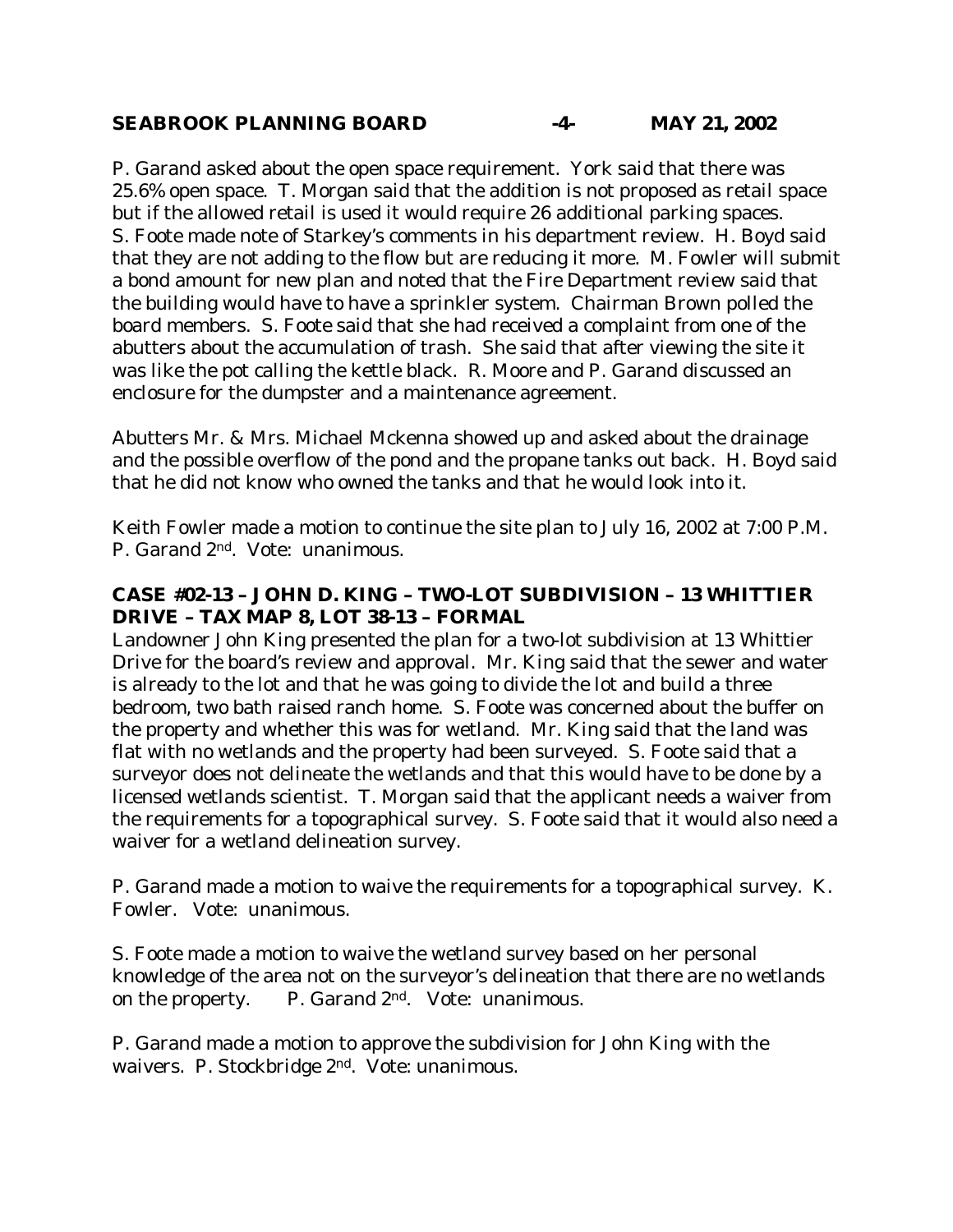### **CASE #02-14 – 35 FOLLY MILL ROAD REALTY TRUST I & II – CONDOMINIUM CONVERSION – 35 FOLLY MILL ROAD – TAX MAP 9, LOT 167 – FORMAL**

Attorney Mary Ganz and Applicant William Eaton were present to go over the plans for a condo conversion at 35 Folly Mill Road for the board's review and approval. M. Ganz stated that this was a simple plan for a condo conversion. Mr. Eaton said that his brother owns one of the existing homes and he owns the other and the purpose for this plan is that they can have separate deeds for their homes. The board reviewed the proposed plans.

S. Foote discussed the swale and wetlands that were on the property and the history of her involvement with the properties wetlands. W. Eaton explained the existing swale and what he has done to maintain it. S. Foote said that this is a perennial stream and that the driveway is infringing on the wetlands. Chairman Brown asked T. Morgan what the regulation is in regards to wetlands for a condo conversion plan. T. Morgan said that there are no regulations addressing this. Eaton said that he was not aware that this was wetlands and was not told by the previous owner of any problems with wetland violations.

T. Morgan asked what was S. Foote's opinion in regards to handling this situation. S. Foote spoke about the vegetation being better and the best case scenario being that a berm and some curbing being along the driveway, no more filling or decrease the impact even if it means moving the driveway. She said the area needs to be stabilized and she would like for Mr. Eaton to have the wetlands delineated. Mr. Eaton said that he would work with everybody concerned to better the situation without having to move the driveway. T. Morgan asked S. Foote if she could come up with a compromise. S. Foote said that she would abstain from the voting on this application. T. Morgan informed her that to abstain would indicate that she has a conflict of interest. S. Foote said that she has faith in R. Moore and P. Garand to police the driveway stabilization.

K. Fowler made a motion "That this plan is approved only for the purpose of certifying that it complies with the Town of Seabrook Condominium Conversion Regulations" and when the driveway is fixed, Robert Moore and Paul Garand are to oversee the project. P. Garand 2nd. Vote: S. Foote opposed. All others in favor. Motion carried.

Chairman Brown read the regulations for a condo conversion and although it does not reference wetland delineation, it does say that it must meet site plan regulations which stipulates wetlands being delineated. K. Fowler rebutted this.